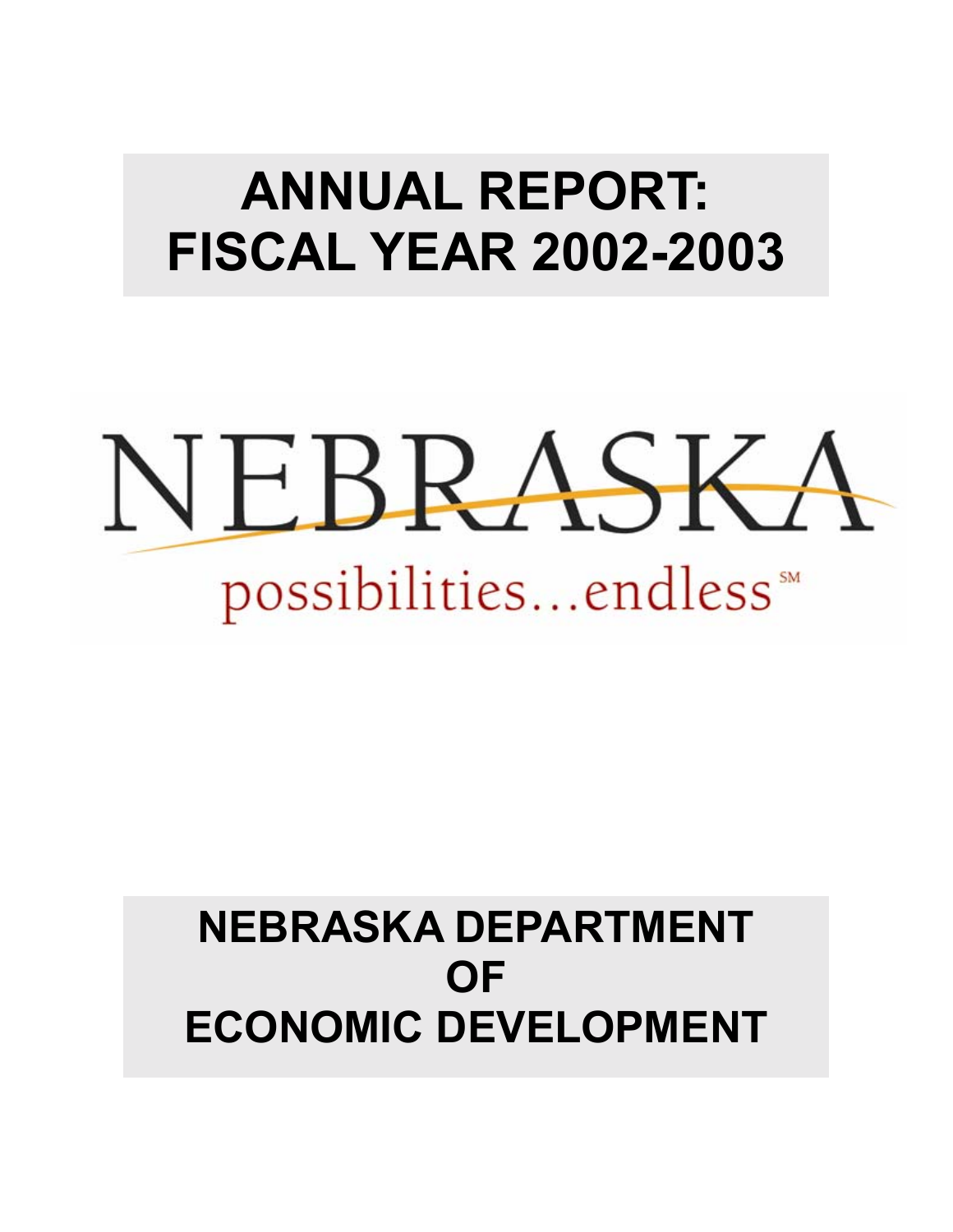# **NEBRASKA DEPARTMENT OF ECONOMIC DEVELOPMENT**

# **2002-03 FY Annual Report Table of Contents**

| I.   | Page                                                                                                                                 |
|------|--------------------------------------------------------------------------------------------------------------------------------------|
| П.   |                                                                                                                                      |
|      | • Economic Performance Indicators<br>• Industry Employment<br>• Geographic Distribution<br>• Wages and Income<br>• Nebraska Databook |
| III. |                                                                                                                                      |
|      | • What Do We Do?<br>• What Is Our Approach?<br>• What Do We Focus On?<br>• Who Are We?                                               |
| IV.  | -6                                                                                                                                   |
|      | • Community and Rural Development Division<br>• Business Development Division<br>• Travel and Tourism Division                       |
| V.   | 15                                                                                                                                   |

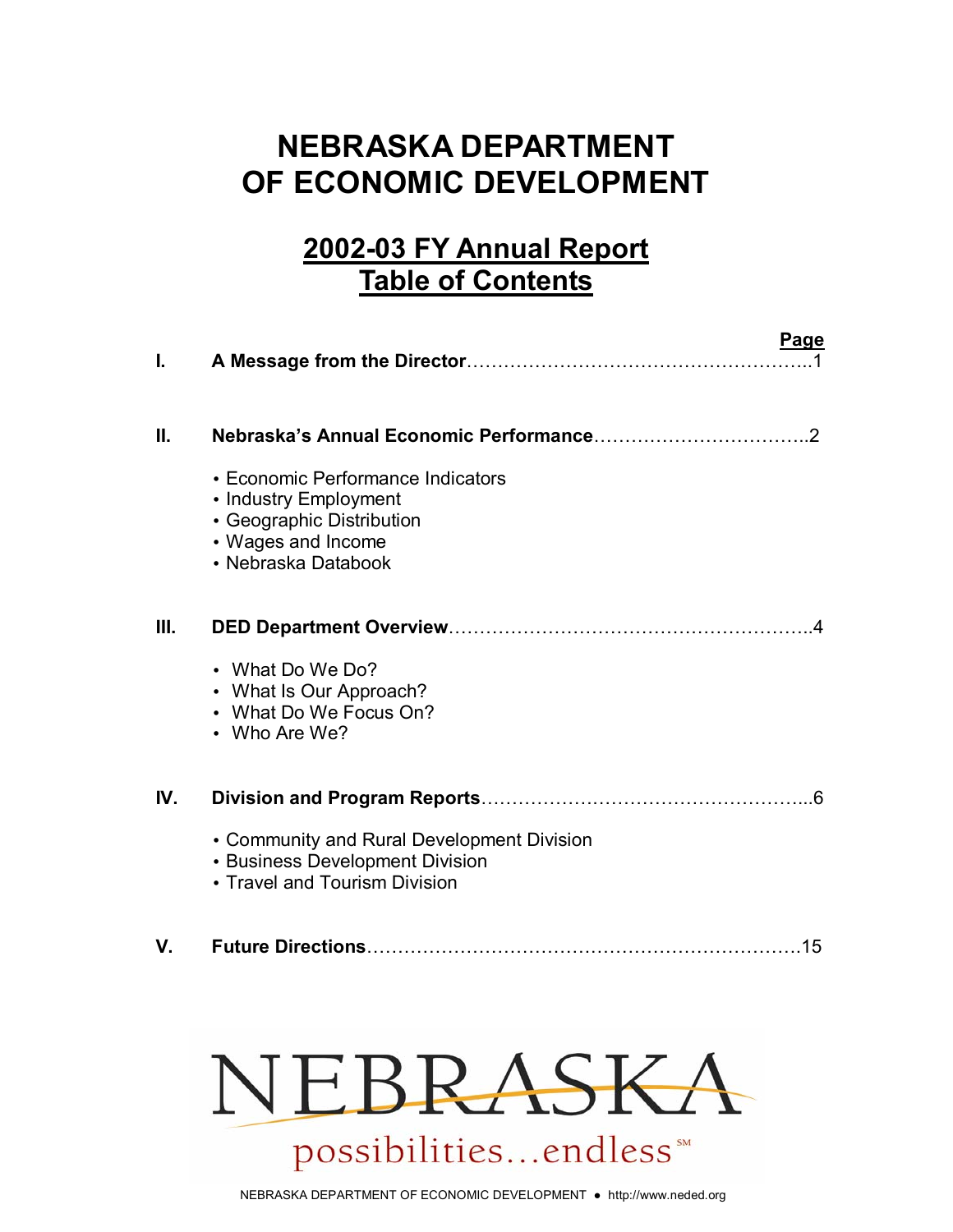## **I. A MESSAGE FROM THE DIRECTOR**

Dear Governor Johanns, Speaker Bromm, Members of the Legislature and Citizens of Nebraska:

The 2002-03 fiscal year was a difficult one for both the Nebraska economy and State tax revenues; it was consequently a difficult year for the Department of Economic Development. For the State, it meant higher unemployment and slow growth in income for Nebraska residents. For the Department, it meant further reduction in State funding for programs. Nonetheless, I am pleased to report



that there was minimal change in the total amount of funding from the Department to communities through grants for housing, community facilities and business development. We also were able to maintain the staffing necessary to provide crucial community and economic development services across the state.

By the end of the fiscal year, the economy appeared to improve slightly, with agriculture apparently headed toward higher incomes, employment increasing modestly and manufacturing employment declines stabilizing.

As the new Department of Economic Development director, I look forward to working with the Stateís economic development programs and resources to extend and increase economic growth and diversification. We will direct our resources to encourage new business locations and expansions. Another priority will be making sure we are providing outstanding customer service to the communities and businesses that we serve.

Credit for the delivery of high quality and broad-ranging programs lies with our excellent staff. Our thanks and gratitude also are extended to Al Wenstrand, my predecessor, who for nearly five years provided outstanding leadership for the Department and for the State in its economic development endeavors.

Sincerely,

Rechane 9, Sais

Richard J. Baier **Director** 

Information about the programs featured in this report may be accessed online at: www.neded.org, or by calling (800) 426-6505 or (402) 471-3111.

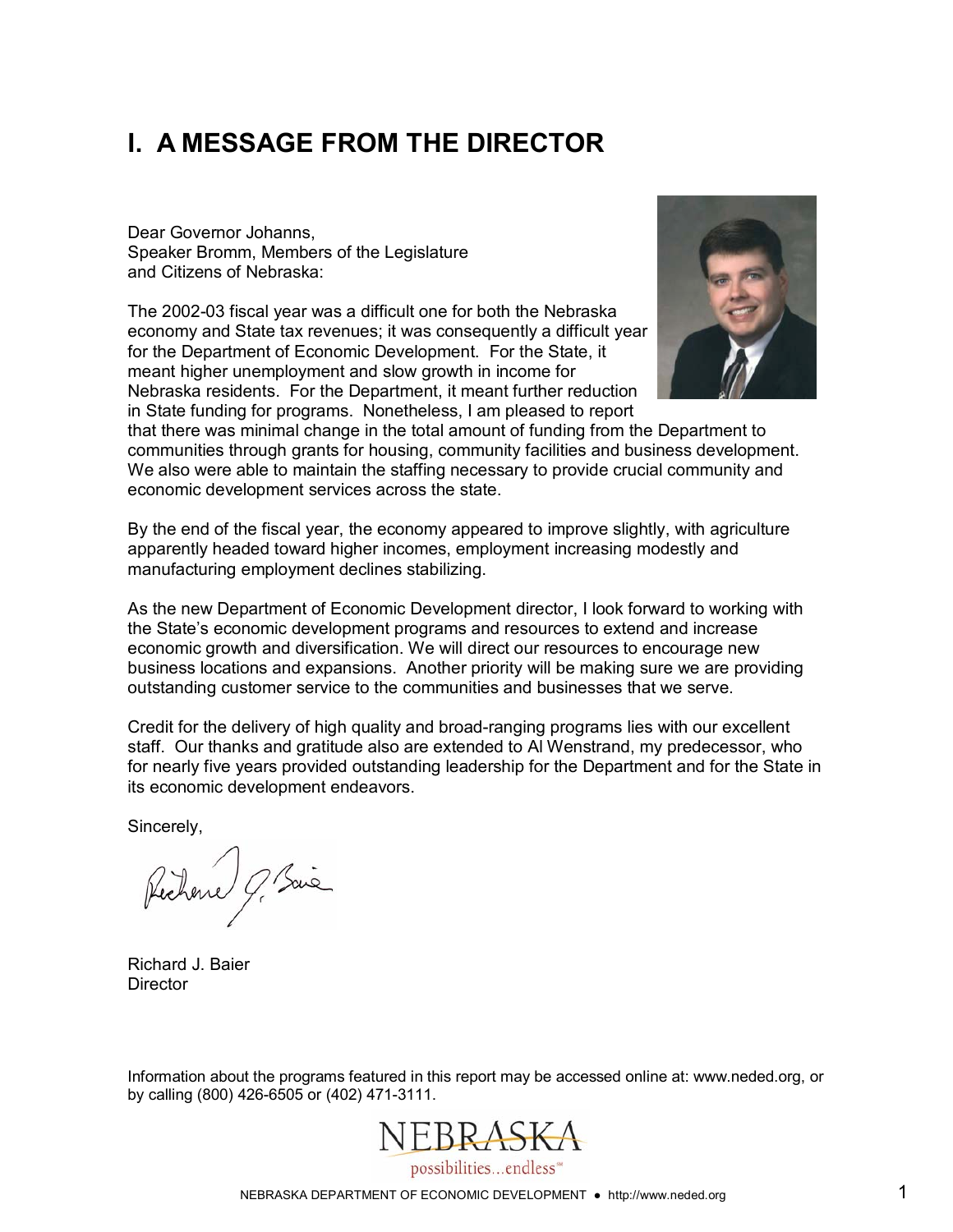## **II. NEBRASKAíS ANNUAL ECONOMIC PERFORMANCE**

#### **ECONOMIC PERFORMANCE INDICATORS**

Because the Department of Economic Development (DED) programs attempt to positively influence Nebraskaís economy, it is appropriate to review recent State economic performance. Generally during economic downturns, declines in employment are not as sharp in Nebraska as in the overall U.S. Conversely, in economic upturns, increases are usually more gradual than for the overall U.S. That pattern appears to be occurring again as both the state and nation attempt to advance from a recent economic slowdown.

According to data reported by the Nebraska Department of Labor, the stateís unemployment rate rose from 3.9 percent in June 2002 to 4.2 percent in June 2003. During the same period, the U.S. unemployment rate rose from 5.9 percent to 6.4 percent. The number of employed persons living in Nebraska increased by 2.2 percent, while total U.S. employment advanced by 2.7 percent.

#### **INDUSTRY EMPLOYMENT**

Despite the growing number of employed persons in Nebraska, employment by place of work, or the number of jobs, decreased. As shown in Table 1, total non-farm employment in Nebraska fell by 0.5 percent from 918,127 in June 2002 to 913,126 in June 2003. Employment in natural resources and mining, wholesale trade, retail trade, financial, and educational and health services industries increased. But decreases were experienced in construction, manufacturing, transportation, warehousing, utilities, information, professional and business services, leisure and hospitality, other services and government.

| Non-Farm Employment by Place of Work in Nebraska |         |                                    |          |         |  |
|--------------------------------------------------|---------|------------------------------------|----------|---------|--|
| Industry Breakdown, June 2002 and June 2003      |         |                                    |          |         |  |
|                                                  |         |                                    |          |         |  |
| Industry                                         |         | June 2002 June 2003 Change Percent |          |         |  |
|                                                  |         |                                    |          |         |  |
| Natural Resources and Mining                     | 1,172   | 1,470                              | 298      | 25.4%   |  |
| Construction                                     | 47,435  | 47,308                             | $-127$   | $-0.3%$ |  |
| Manufacturing                                    | 106,795 | 105,257                            | $-1,538$ | $-1.4%$ |  |
| Wholesale Trade                                  | 42,184  | 42,231                             | 47       | 0.1%    |  |
| <b>Retail Trade</b>                              | 108,273 | 109,262                            | 989      | 0.9%    |  |
| Transportation, Warehouse, and Utilities         | 45,571  | 45,558                             | $-13$    | 0.0%    |  |
| Information                                      | 24,810  | 24,395                             | $-415$   | $-1.7%$ |  |
| Financial Activities                             | 61,910  | 64,298                             | 2,388    | 3.9%    |  |
| <b>Professional and Business Services</b>        | 93,322  | 89,915                             | $-3,407$ | $-3.7%$ |  |
| <b>Educational and Health Services</b>           | 110,128 | 110,601                            | 473      | 0.4%    |  |
| Leisure and Hospitality                          | 80,348  | 77,555                             | $-2,793$ | $-3.5%$ |  |
| <b>Other Services</b>                            | 33,850  | 33,747                             | $-103$   | $-0.3%$ |  |
| Government                                       | 162,329 | 161,529                            | $-800$   | $-0.5%$ |  |
| <b>TOTAL</b>                                     | 918,127 | 913,126                            | $-5,001$ | $-0.5%$ |  |

#### **Table 1**

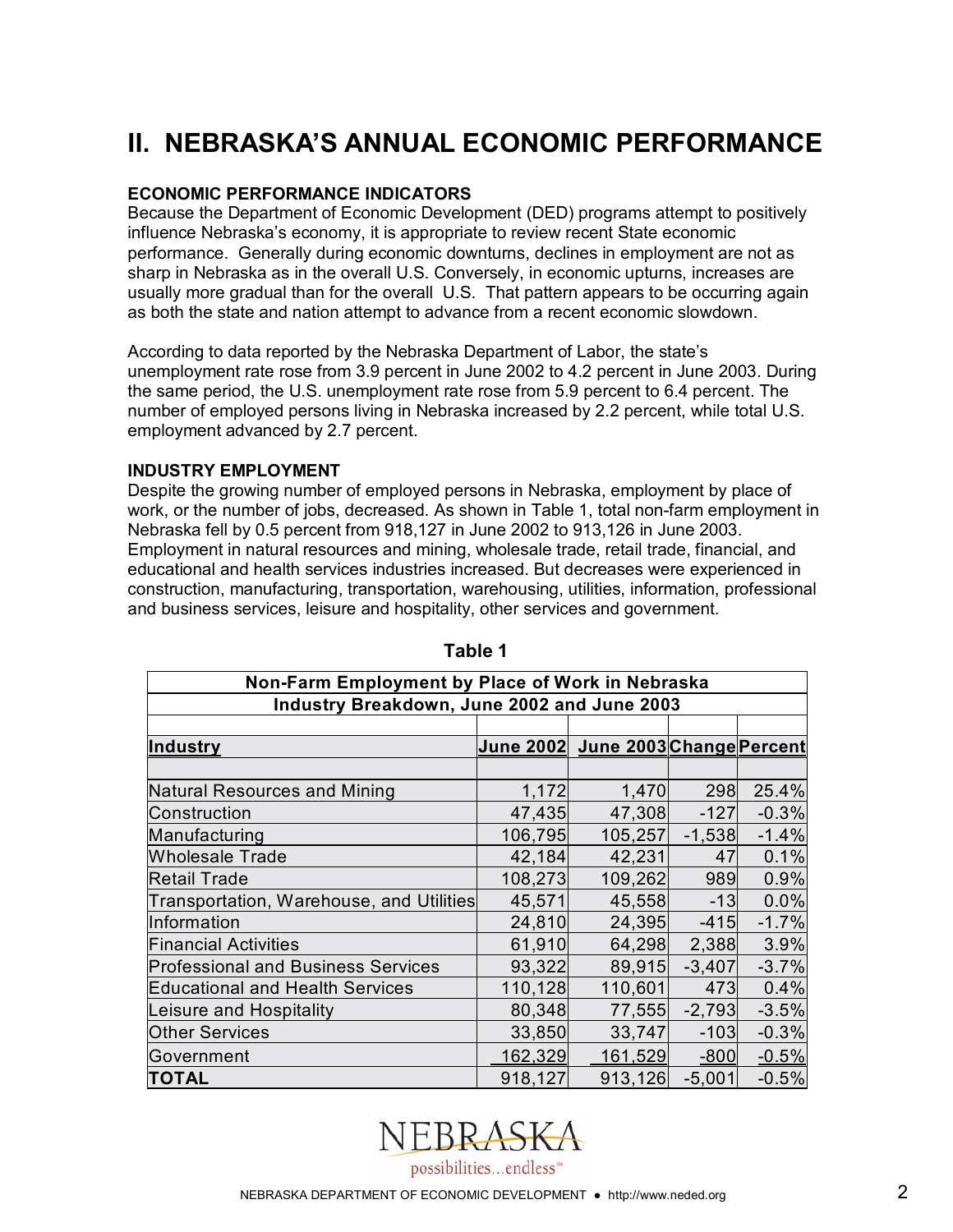In agriculture—Nebraska's largest sector for self-employment and home-based businesses significant recovery occurred from severe drought conditions in many parts of the State last year. Harvested acres increased, and prices received by farmers also increased for most crops and livestock. The average prices for beef cattle and hogs each rose by 20+ percent from June 2002 to June 2003.

#### **GEOGRAPHIC DISTRIBUTION**

A growing majority of Nebraska's population and employment is in the Omaha and Lincoln metropolitan areas. Of a total State population of 1,729,180 estimated in 2002 by the U.S. Bureau of the Census, 940,185, or 54.4 percent, resided in metropolitan Omaha and Lincoln. The median ages of populations in the metropolitan areas are also slightly younger than for the state as a whole. In 2000, the median age of the overall Nebraska population was 35, compared to 33 in 1990. It was 34 in metropolitan Omaha (up from 32 in 1990) and 32 in metropolitan Lincoln (up from 31 in 1990). In June 2003, the combined metropolitan areas comprised 62.2 percent of the state's non-farm jobs, an increase from 62.0 percent a year earlier. As shown in Table 2, in both metropolitan Lincoln (Lancaster and Seward counties) and Nebraska's portion of the Omaha metropolitan area (Cass, Douglas, Sarpy, Saunders, and Washington counties), total non-farm employment decreased slightly from June 2002 to June 2003. It fell by 1.1 percent in non-metropolitan Nebraska.

| Non-Farm Employment by Place of Work in Nebraska |                                    |         |          |         |  |  |
|--------------------------------------------------|------------------------------------|---------|----------|---------|--|--|
| Regional Breakdown, June 2002 and June 2003      |                                    |         |          |         |  |  |
|                                                  |                                    |         |          |         |  |  |
| Region                                           | June 2002 June 2003 Change Percent |         |          |         |  |  |
|                                                  |                                    |         |          |         |  |  |
| Metropolitan Lincoln                             | 166,276                            | 165,546 | $-730$   | $-0.4%$ |  |  |
| Metropolitan Omaha                               | 403,120                            | 402,529 | $-591$   | $-0.1%$ |  |  |
| <b>Rest of State</b>                             | 348,731                            | 345,051 | $-3,680$ | $-1.1%$ |  |  |
| TOTAL                                            | 918,127                            | 913,126 | $-5,001$ | $-0.5%$ |  |  |

|  |  | able |  |  |
|--|--|------|--|--|
|--|--|------|--|--|

Source: Nebraska Department of Labor

#### **WAGES AND INCOME**

The average income of Nebraskans (including wages, interest, dividends, transfer payments, etc.) has historically been below the national average. The U.S. Bureau of Economic Analysis reports that per capita personal income in Nebraska in 2002 was \$29,544, or 95.8 percent, of the U.S. average of \$30,832. This difference is offset by a cost of living that also is below the national average. According to the second quarter 2003 cost of living survey by the American Chamber of Commerce Researchers Association, the average of general living costs in Nebraska communities surveyed was 92.6 percent of the national average.

Rising worker productivity in manufacturing helped boost wages in that industry in Nebraska in FY 2002-2003. The average hourly earnings of manufacturing workers reported by the Nebraska Department of Labor rose from \$14.08 in June 2002 to \$14.62 in June 2003. But in the professional and business services sector, there was a decrease from \$16.77 to \$16.38 per hour.

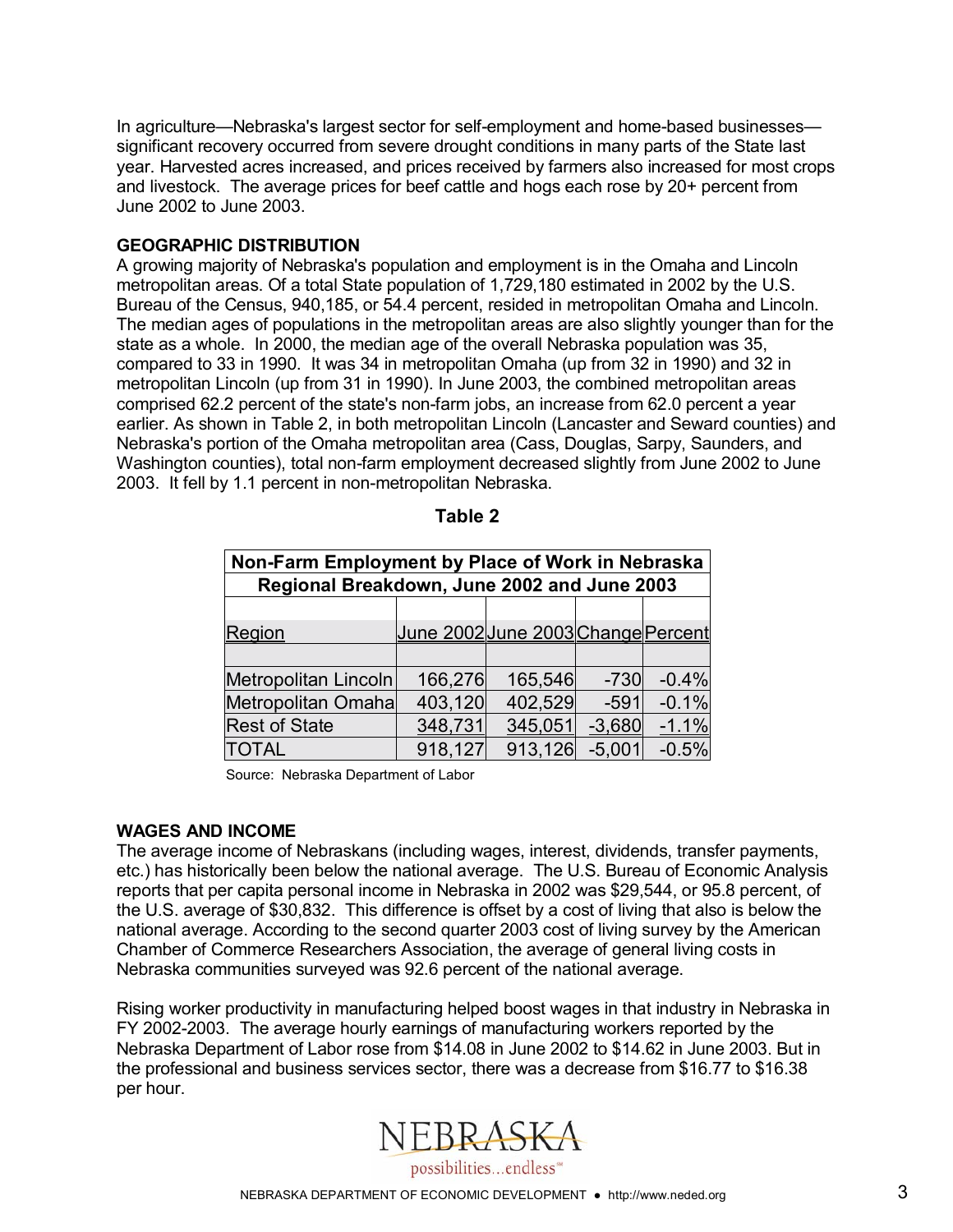#### **NEBRASKA DATABOOK**

Much of the above information and other data on Nebraska can be accessed in the *Nebraska Databook,* via the Department of Economic Development's web site at: http://www.neded.org

### **III. DED DEPARTMENT OVERVIEW**

Department of Economic Development programs and services are covered in detail at the Department's web site at www.neded.org

#### **WHAT DO WE DO?**

The major responsibility of the Department of Economic Development is to use the tools and resources provided by the Nebraska Legislature, under the leadership of the Governor, to diversify and develop the capability of Nebraskaís economy to grow at a pace that enhances the lives of its residents. More specifically: *the mission of the Nebraska Department of Economic Development is to develop economic opportunities by keeping Nebraska businesses, communities and people competitive.* The Department also is committed to providing customers with services that meet or exceed their needs and to continually improve the quality of these services.

#### **WHAT IS OUR APPROACH?**

From its creation by the Legislature in 1967, the Department's emphasis has been on growing and diversifying the state's "economic base", which is economic activity that brings new dollars into the State. These new dollars are re-spent by Nebraskaís businesses and residents in a multiplying fashion, thereby creating additional income for Nebraskans. The focus is, therefore, on manufacturers (processors of raw materials and crops, producers of other material goods), certain types of service providers (such as call centers, software producers, insurance companies, etc.), and travelers and tourists. In each case, the market for these industries is regional, national or international. Much less emphasis is placed on the development of businesses with an in-state market (such as retail and many local services).

#### **WHAT DO WE FOCUS ON?**

DED primarily focuses on five pillars supporting the economic development process:

- 1. Product development: In the case of economic development, the "product" is Nebraska and the competitive advantages that its communities offer for business locations and expansions. The requirements are educated, flexible and trainable workforces; land and facilities prepared for the acceptance and growth of industry; state and local tax climates conducive to business and tourism development; fair and equitable tax structure; other flexible business incentives to meet the competitive environment for business development; and a superior quality of life.
- 2. Support for business startup and growth: The requirements for a successful small business development environment include attention to many factors—a range of financing needs, support for business plan development, business counseling and marketing services, and a variety of technical assistance unique to each small business.
- 3. Recruitment of new industry: The dynamics of industry growth continually provide

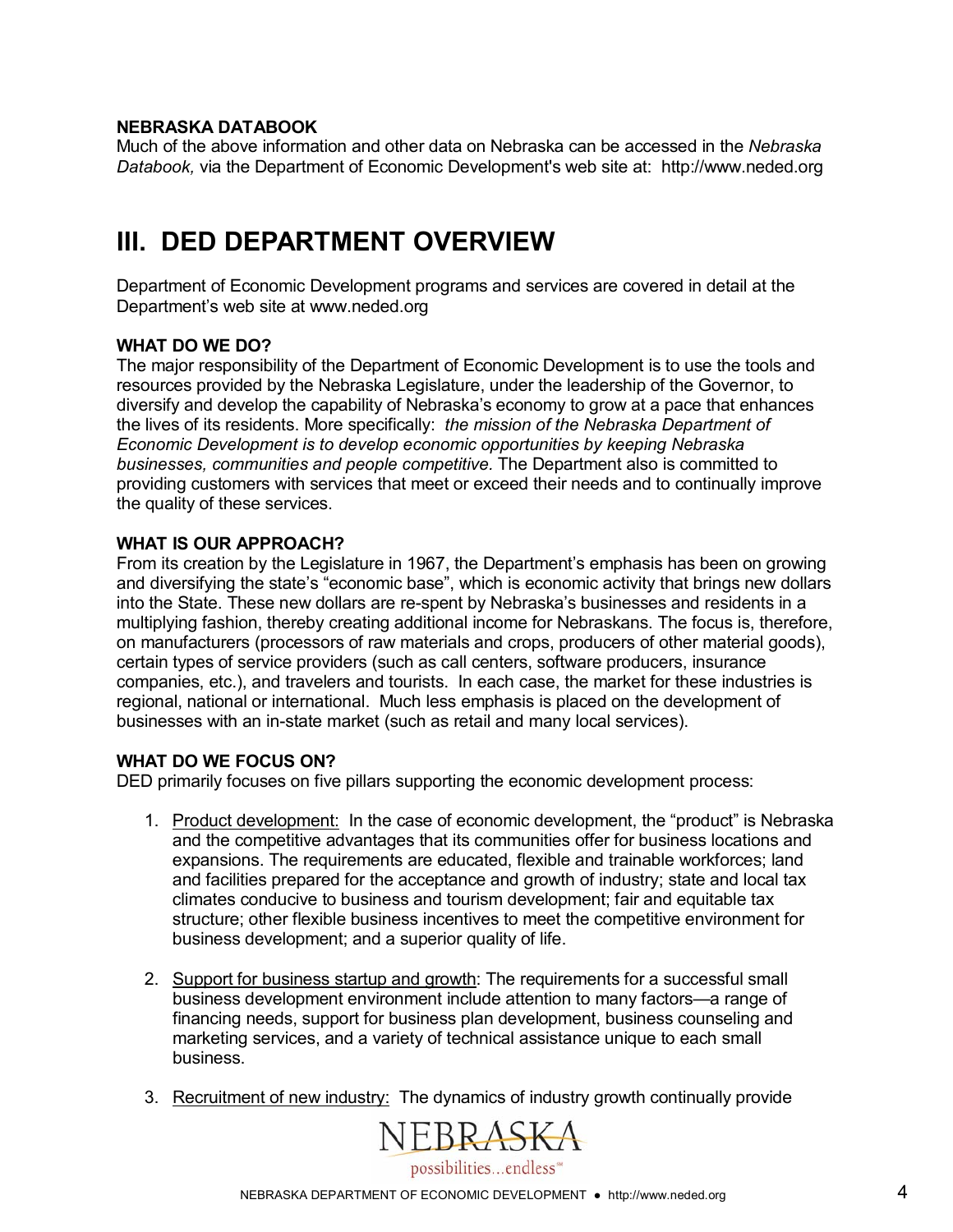communities and states with numerous opportunities for attracting businesses that are planning new and expanded activity. In this circumstance businesses seek locations that are most profitable. Community preparation is extremely important, as is the state's readiness to compete with other states for these projects.

- 4. Support for retention and expansion of existing industry: Perhaps the most important pillar of development is attention to and support for the continued existence and potential expansion of businesses already located in communities throughout Nebraska. The tools mentioned in (2) and (3) are important here.
- 5. Tourism Development: Promoting the Stateís tourism assets and increasing the tourism industry base represent the fifth important pillar of economic development.

#### **WHO ARE WE?**

#### **Staff**

During fiscal year 2002-2003, DED had 70 full-time staff assigned to responsibilities in four areas: Business Development, Community and Rural Development, Travel and Tourism, and Administration. The nine-member Economic Development Commission (with equal representation from each of the three congressional districts) advises the Department. The Department's program areas each maintain several teams. Some Department teams cross program boundaries to better respond to customer need or development opportunities.

To more efficiently respond to customer need, 16 staff are assigned to field service delivery regions. The staff is trained to deliver the full range of services offered by the department, whether by mail, telephone, e-mail, or personal meetings.

With quality customer service as a top priority, the department started an initiative in FY 2001- 02 to become ISO certified under the most recent ISO requirements. The ISO certification program has established quality management and operation standards widely accepted in 70 nations. Following a lengthy independent evaluation of program customer service procedures, plus management processes, DED received ISO certification in 2002. To our knowledge, DED is the first economic development agency nationwide to be ISO certified.

#### **Budget**

The budget appropriated to DED in fiscal year 2002-03 was approximately \$42.8 million (not including carry-over spending authority from the previous year) and is shown in the accompanying chart. About 60% of DED's appropriated funds were from federal sources primarily the Community Development Block Grant (CDBG) program, HOME housing funds and Manufacturing Extension Partnership (MEP) funding.

The next largest funding source was state-appropriated cash funds. The largest of these were the Nebraska Affordable Housing Trust Fund (from a portion of the real estate transfer fee), the Travel and Tourism program fund (the 1% state lodging tax as the revenue source) and the customized training cash fund.

Only 11% of the Departmentís budget was provided by the state general fund. Reflective of the tax revenue problems faced by the State during the last two years, the \$4.8 million

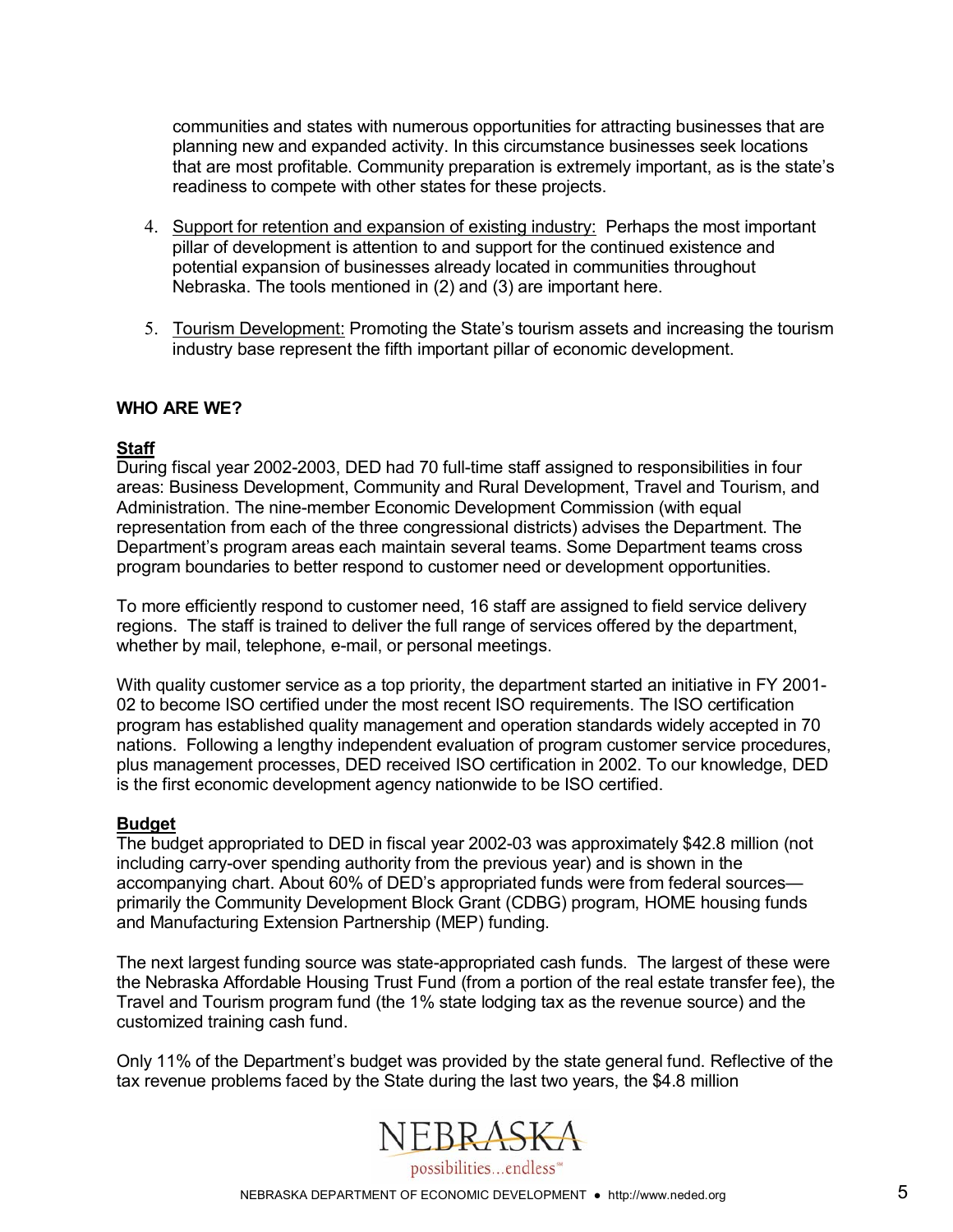| DED ANNUAL BUDGET, 2002-03 |                               |  |  |
|----------------------------|-------------------------------|--|--|
|                            | <b>SOURCES AND MAJOR USES</b> |  |  |
|                            | <b>Sources of Funds</b>       |  |  |
| General Fund               | \$4,844,400                   |  |  |
| Cash Funds                 | 12,399,300                    |  |  |
| Federal Funds              | 25,565,400                    |  |  |
| Total                      | \$42,809,100                  |  |  |
|                            | <b>Use of Funds</b>           |  |  |
| Staff                      | \$4,056,000                   |  |  |
| Operations                 | 5,786,600                     |  |  |
| Aid/Grants                 | 32,966,500                    |  |  |
| Total                      | \$42,809,100                  |  |  |
|                            |                               |  |  |

| <b>Major Aid/Grant Programs and Service Contracts</b> |              |
|-------------------------------------------------------|--------------|
| <b>Community Development</b>                          | \$17,716,200 |
| <b>Block Grants (CDBG)</b>                            |              |
| Nebraska Affordable Housing                           | 7,488,300    |
| <b>Trust Fund Grants (AHTF)</b>                       |              |
| <b>HOME</b> housing Grants                            | 5,318,000    |
| <b>Customized Job Training Contracts</b>              | 708,250      |
| Mfg. Extension Partnership (MEP,                      | 919,450      |
| 90% to service contracts)                             |              |
| Microenterprise Program Contract                      | 250,000      |
| Venture Capital Forum Contract                        | 200,000      |
| <b>Surety Bond Program Contract</b>                   | 200,000      |
| <b>Tourism Marketing Grants</b>                       | 151,500      |
| Mainstreet Program Grant                              | 115,000      |
| Scenic Byways Grants                                  | 113,480      |

appropriation for 2002-2003 was about 25% lower than the general funds appropriated for DED during the previous 2001-2002 fiscal year. From a program standpoint, reductions were greatest in customized training and microenterprise programs. Strong efforts were made to maintain program services at previous levels.

### **IV. DIVISION AND PROGRAM REPORTS**

DEDís broad range of programs serve multiple functions and constituencies: to support communities with development efforts; to assist with starting, retaining and expanding businesses; to promote the state for business locations and expansions; and to encourage increased visitations by travelers. The Department, alone, could not possibly offer the full array of services or full expanse of programs required for effective state-wide economic development. The Department would be much less effective without the cooperation and partnership of Nebraskaís utility companies, regional development entities, higher education institutions and, most importantly, communities.

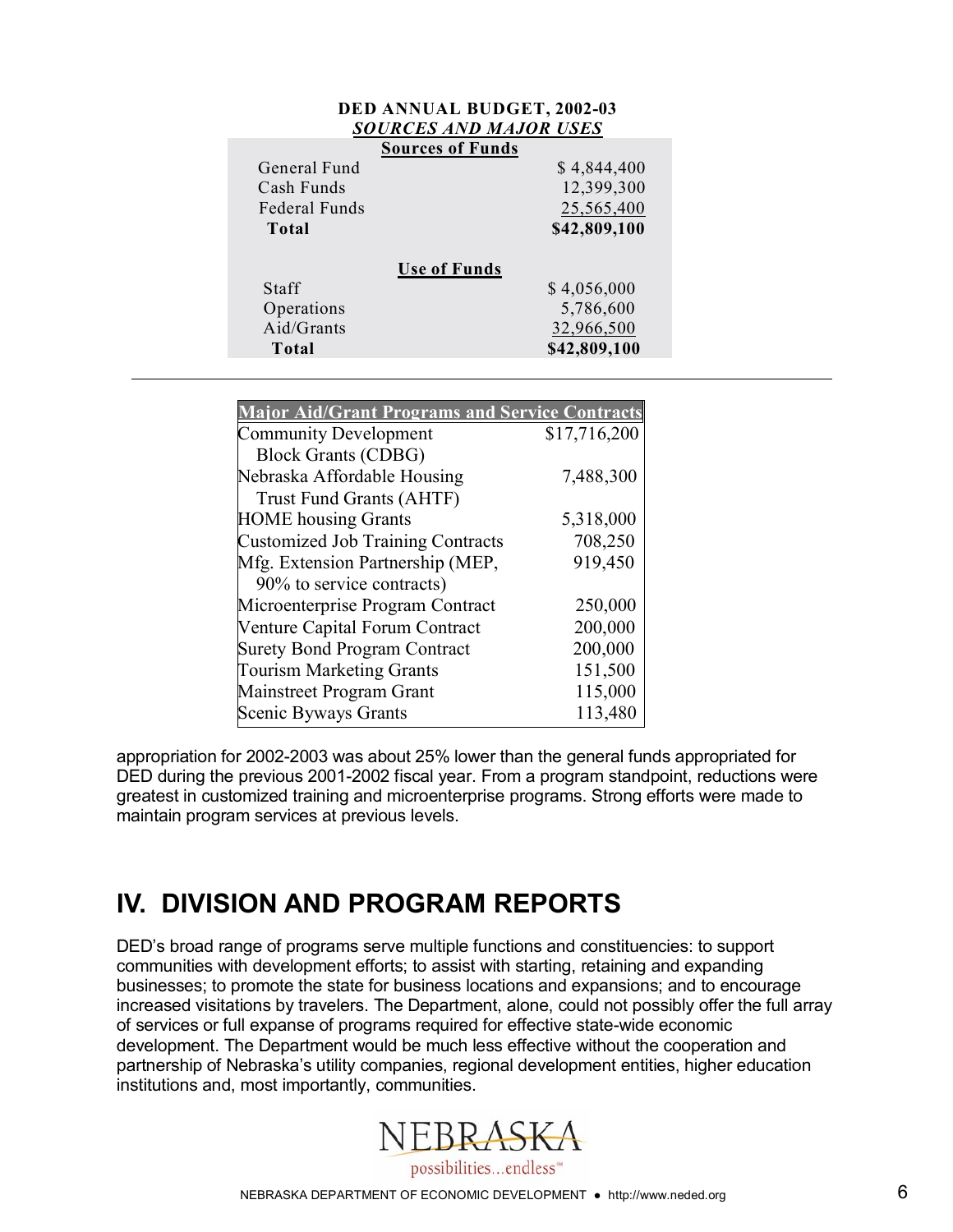The remainder of this report contains a summary of fiscal year activities under the Department's three program divisions: Community and Rural Development, Business Development, and Travel and Tourism. A program review will follow each division outline*.* 

### *COMMUNITY AND RURAL DEVELOPMENT DIVISION*

The Community and Rural Development (CRD) Division provides technical and financial services through community-targeted programs and regional service delivery. These include grant programs for housing, community infrastructure, planning and business development; the Nebraska Community Improvement Program; the Nebraska Microenterprise Development Program; Community Development Assistance Act (CDAA) tax incentive program; and assistance to the Microenterprise Development Program.

#### **Grant Program**

The grant program supporting housing and community and economic development is based on a planning process undertaken by DED staff that results in an annually updated five-year plan. Funding sources are the U.S. Department of Housing and Urban Development and the Nebraska Affordable Housing Trust Fund. Altogether during FY 2002-03, nearly \$27.8 million in the form of 141 grants were approved for Nebraska communities. The funding categories, number of grants and grant totals for each category are listed as follows:

| 2002-2003 Community, Housing & Economic Development Grants |        |              |  |  |
|------------------------------------------------------------|--------|--------------|--|--|
|                                                            |        |              |  |  |
| Program                                                    | Grants | \$Total      |  |  |
| Affordable Housing                                         | 66     | \$13,840,139 |  |  |
| <b>CDBG Planning</b>                                       | 27     | 439,150      |  |  |
| <b>Public Works</b>                                        | 19     | 3,667,400    |  |  |
| Water/Wastewater                                           | 5      | 1,138,000    |  |  |
| Tourism Dev. Initiative                                    |        | 150,000      |  |  |
| <b>Economic Development</b>                                | 23     | 8,542,118    |  |  |
| <b>Grand Total</b>                                         | 141    | \$27,776,807 |  |  |
|                                                            |        |              |  |  |

Noteworthy about the grant program, from a staffing point of view, is that these grants remain active for up to 10 years, during which time DED staff are required to monitor each one. At any time, the number of active, monitored grants is approximately 600.

As seen in the table, the largest grants were awarded in the affordable housing category, with 66 grants going to communities and housing development/assistance programs. Through the program, 650 homes were rehabilitated; 290 homebuyers received assistance in purchasing homes; and 308 families received rental assistance. Additional assistance was provided through numerous local and regional housing and development programs that received housing grants.

The second highest number of grant awards went for business assistance in the form of financial packages in the economic development category. These grants made to communities are subsequently loaned to qualifying businesses. The business projects receiving financial

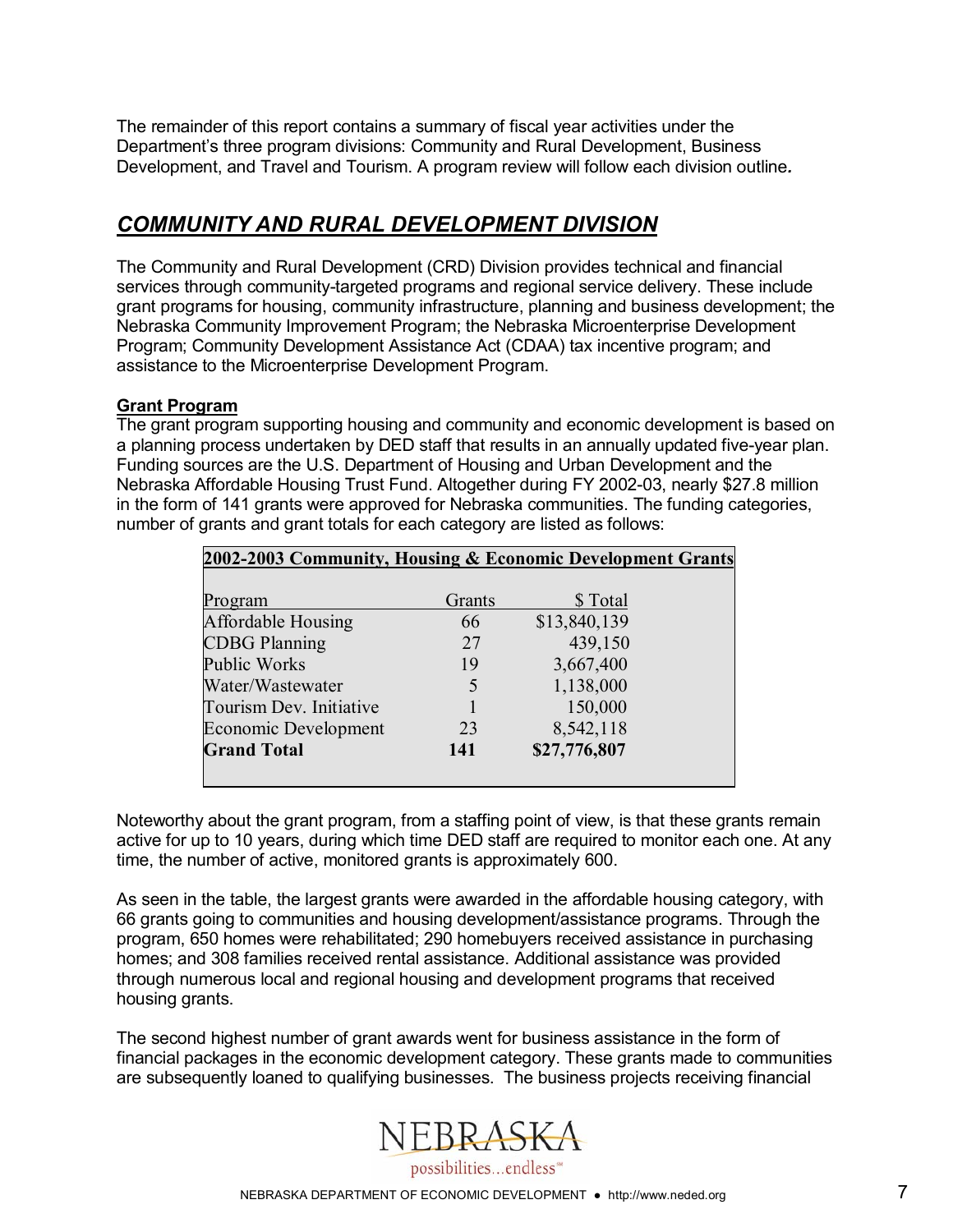assistance would not have occurred without such support. The businesses assisted were manufacturers, food processors and service entities, all with well-established multiple state markets or a high potential for establishing such markets. Specifically, 23 businesses received loans during the year. The private dollars invested in these financial packages involving grants from DED totaled  $$178,810,000 - a$  leverage ratio of 20:1. These projects resulted in 843 retained or created jobs, with multiplier impacts expected to nearly triple the total jobs created.

An award of 19 public works grants during 2002-03 totaled nearly \$3.7 million and addressed communities' needs ranging from storm water drainage to street surfacing to library and community center construction. Another 27 planning grants were used for comprehensive plans, project planning and region-wide planning to build the capacity for addressing community and economic development needs.

Water/wastewater needs are large and growing problems for communities across the State. Four federal and state agencies in Nebraska coordinate the grant application and approval process to more efficiently use funds to address these problems. In all, 37 projects were reviewed through this cooperative process and five projects were funded from the DED grants program.

#### **Nebraska Community Improvement Program (NCIP)**

Since 1963, this community betterment program has worked to build a tradition of strong community support. While making changes to meet the challenges of modern communities, NCIP rests on three pillars of community success: community planning with citizen input; volunteer and leadership development; and community and economic development. NCIP helps communities organize, set goals, prioritize projects, plan for action, and recruit volunteers. Nine investor-owned utilities provide financial support and oversight for the program.

During FY 2002-03, DED staff conducted 32 regional workshops and videoconferences on how to best use the program for community improvement. Volunteer Ambassadors assisted with the program during the year, recruiting 10 new communities in the process. Altogether, 82 communities participated, and 67 communities and multi-communities submitted entries for award consideration and recognition during the annual Community Quest celebration, held this fiscal year in North Platte.

#### **Community Development Assistance Act (CDAA)**

Approved by the Nebraska Legislature in 1985, this act empowers DED to approve 40% tax credits for businesses that make eligible contributions of cash, services or materials to approved community betterment projects. Nonprofit community betterment organizations apply to DED for designation of "chronic economic distressed areas," within which certain projects become eligible for tax credits. Projects may include employment training; human and medical services; physical facility and neighborhood development services; recreational and educational activities; and crime prevention.

In the 2002-03 fiscal year, \$240,520 of the \$250,000 available tax credits was awarded in 11 implemented projects.

#### **Nebraska Microenterprise Development Program**

The Microenterprise Partnership Act, which became law in 1997, appropriates money to DED (\$250,000 during the 2002-03 fiscal year), which the Department then contracts with the

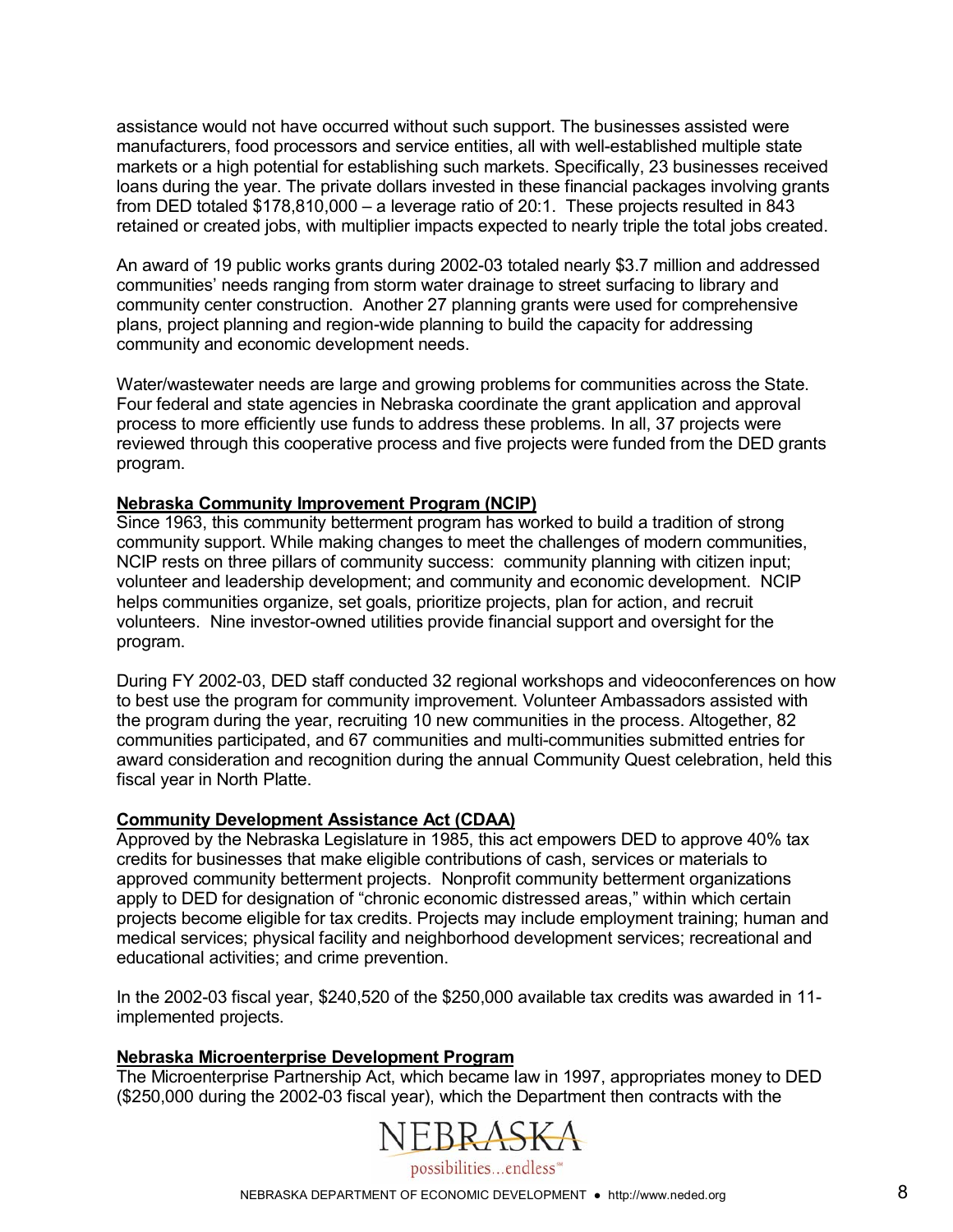Nebraska Microenterprise Partnership Fund (NMPF) to manage and implement the program. The programís purpose is three-fold: To help microenterprises (defined as businesses with five or fewer employees) realize full potential; to facilitate the development of a statewide microlending infrastructure; and to leverage non-state funds to support microenterprise development*.* 

Although 2002-03 annual figures for the program were not available, the historic trend for the program has been for increasing participation by organizations that receive funds from the Microenterprise Partnership Fund to work with microenterprises. In 2001-02, 12 organizations received funds. NMPF and the 12 assistance-providing organizations were able to match and supplement the state appropriation through revolving loan fund resources so that a total \$2.8 million was available to support the program.

During the first five years of the program:

- 1,140 micro-loans were made, with 16% annual increase
- A total loan portfolio of \$1,181,600 was maintained
- 2,146 jobs were created or retained, with 20% annual increase
- 12,425 persons received self-employment training

#### **Other**

In addition to the above programs, DED staff annually conduct or participate in dozens of training sessions and technical assistance visits on topics such as environmental assessment, housing program administration, CDBG grant administration, land use management, local and regional planning, community clerk training, grant application workshops, lead-based paint inspection, risk assessment, and site evaluations for housing, business development and community facilities*.* 

### *BUSINESS DEVELOPMENT DIVISION*

The Business Development Division provides assistance to communities with business and economic development programs, offers direct assistance to businesses, and represents statewide interests in recruiting businesses to the state. The principal programs are One-Stop Business Assistance; Surety Bond Program; Business Visitation Program; Manufacturing Extension Partnership; Nebraska Works Program; Customized Job Training; International Trade and Investment; and Business Recruitment.

#### **Business Location and Expansion Projects**

DED Business Development staff work on dozens of potential business location and expansion projects during the year. Virtually all are manufacturers (fabricators, food processors, assemblers, components producers, pharmaceuticals manufacturers, etc.) and service providers (call centers, insurance centers, corporate headquarters locations, on-line or phone services centers). In most cases, the major portion of a business' market is outside Nebraska.

Projects are generated through marketing trips, partnering efforts with local development programs that identify projects, or working with existing Nebraska businesses considering an expansion and seeking the best, most profitable location for the project. At any one time, DED staff will be working with approximately 150 active projects—an active project is defined as one

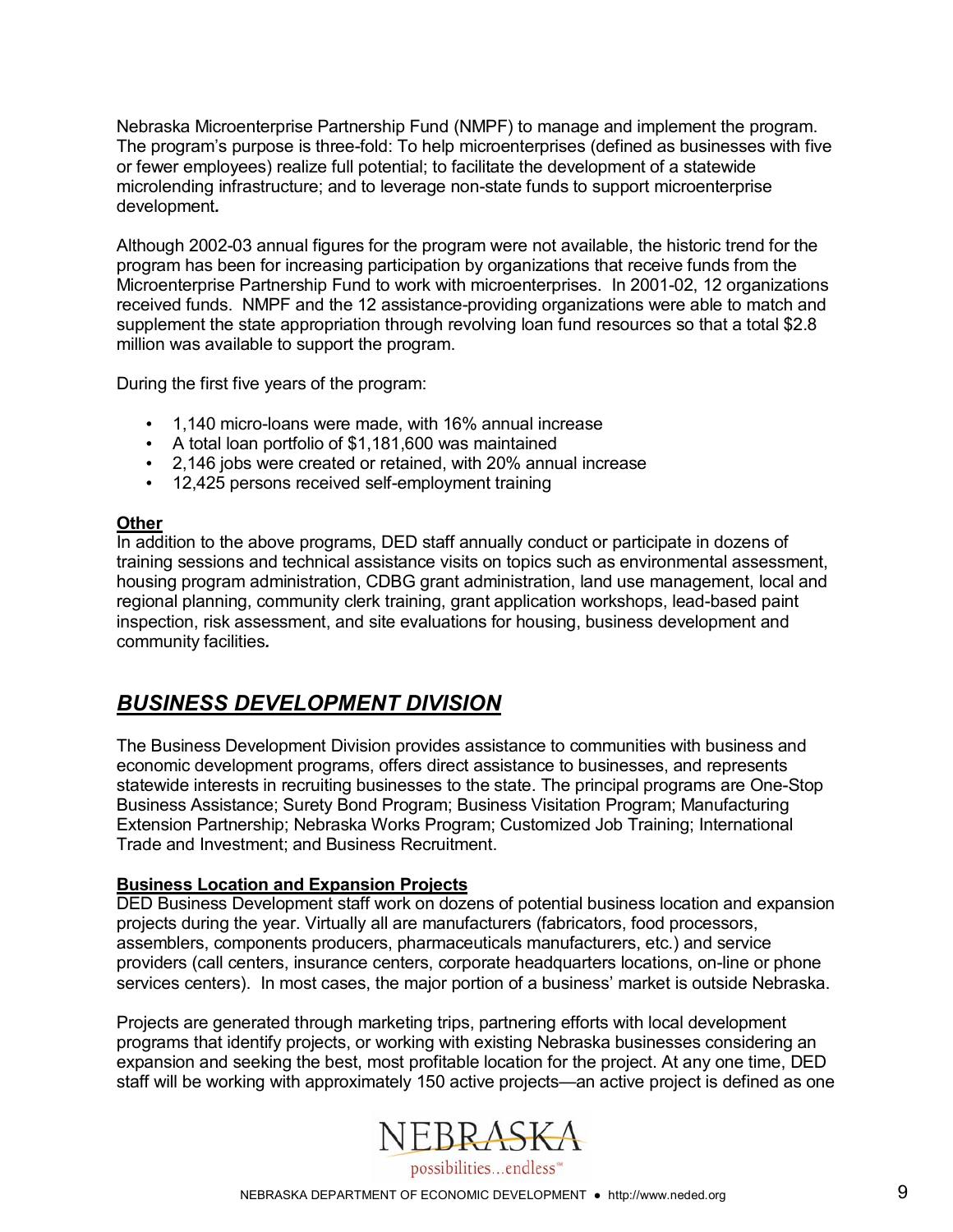that may result in activity at some time in the future, or one that will definitely invest in a facility somewhere within the next three years.

Recruitment marketing trips to other states and foreign countries totaled 12 during the fiscal year, with calls made on 96 companies and 83 location consultants. DED staff usually travel with representatives from partnering organizations, such as power and gas utilities and local/ regional development organizations. In addition to these marketing trips, staff called on businesses at six industry conferences. Altogether, 46 active projects, with continuing and ongoing contact, resulted from these marketing efforts.

#### **Business Retention and Expansion Program**

For the last three years DED has worked with local and regional developers to survey businesses in selected areas across the state. The purpose is to identify favorable and unfavorable business climate factors. During fiscal year 2002-03, 363 businesses were interviewed. Of these, 98 were manufacturers, 62 retail and 50 in the agriculture sector. Total full-time employment from all businesses was 27,201. There were 8,438 jobs in manufacturing, followed by 4,223 in educational services and 2,855 in information/publishing, broadcasting and telecommunications. The most favorable business climate factors identified were public services and utilities. Ranking from good to excellent were: gas, water, wastewater, electricity, K-12 education, and solid waste. Least favorable ratings were in the area of taxes—corporate, personal, and property.

Top future challenges mentioned were: market competition/customer base; maintenance of local economies; and workforce availability/quality/retention.

More than 34% of businesses surveyed, or 125, reported expansion plans in the near future. When asked about future capital investments, approximately 49%, or 176, reported planned investments of \$252,296,000. Projected spending for capital improvements was highest for the transportation and warehousing industry, followed by manufacturing, and finally information/ telecommunications/publishing.

The most frequent requests for business assistance were for (1) marketing, (2) computer updating and/or computer/telecommunications/website development, and (3) environmental and safety regulations. Approximately 25%, or 71 businesses surveyed received follow-up materials, calls, or onsite visits.

#### **One Stop Business Assistance**

This program is designed to respond to the information needs of businesses. Customers range from persons thinking about starting a business and needing to understand what is involved, to existing small businesses needing information on government regulations or programs, to businesses seeking information related to expanding. You name it and this program can (almost always) provide the answer, or offer guidance toward finding the answer. The office also provides information to business and development customers via two e-mail listservs and maintains a Business Toolkit on the DED website that provides information and references for business information.

The volume of requests flooding this office denotes its usefulness. For example, the telephone and e-mail inquiries received this past year numbered 2,815, not including the many customers who drop by the Department without appointments. In addition, the Nebraska Manufacturers Listserv (185 subscribers) received 70 announcements. The Nebraska Development listserv

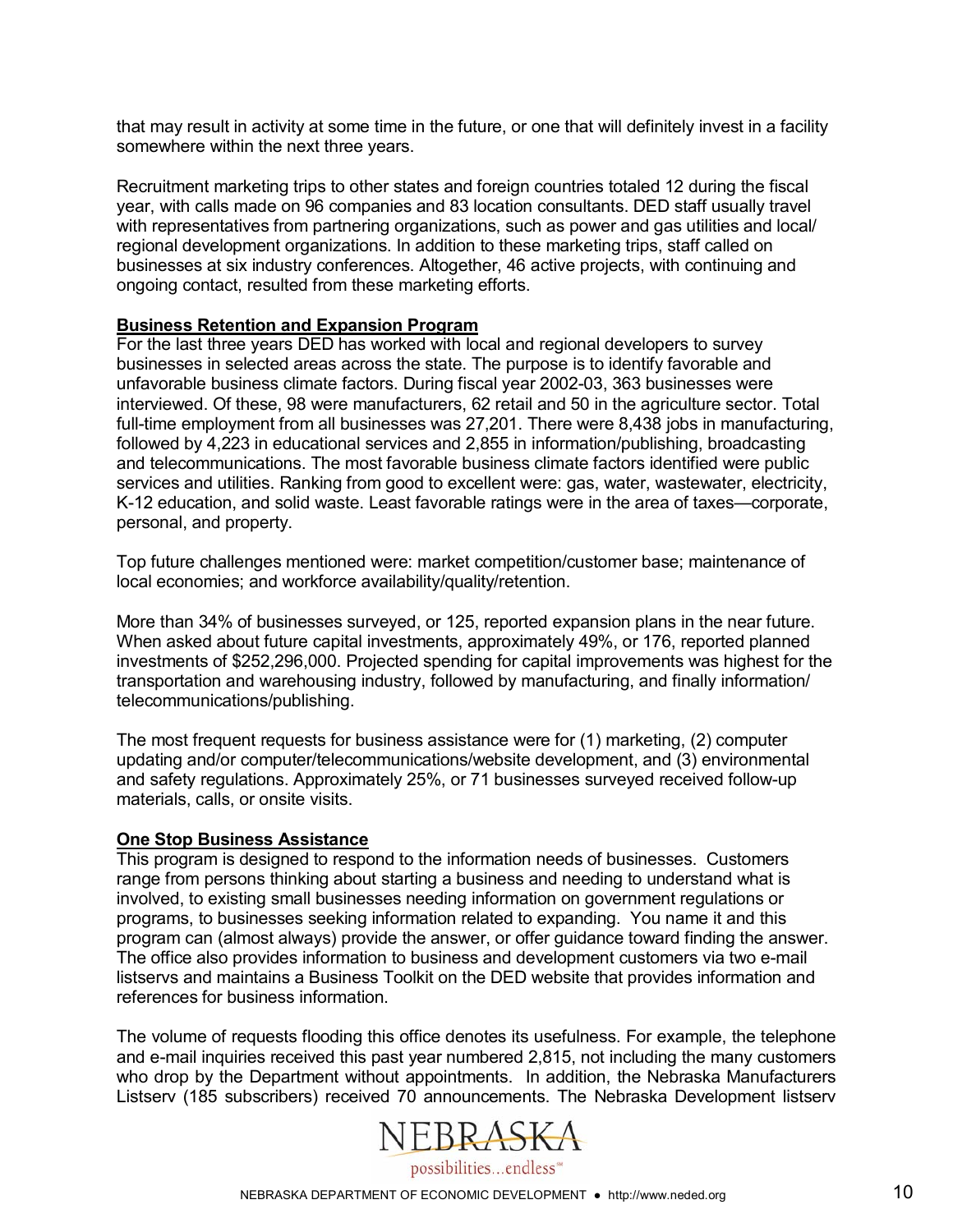(406 subscribers) received 369 announcements. The Business Toolkit website tallied more than 50,000 visits during the year.

#### **International Trade and Investment**

The U.S. is indeed part of a growing global economy: Since 1988, export-related jobs have grown eight times faster than jobs in the U.S. as a whole, and wages paid in export-related jobs are often 13-18% higher. More than 1,300 businesses in Nebraska export products and services—up 73% since 1992, earning total revenues of more than \$5 billion. A total 56,000 jobs in the state exist because of exporting and one of every seven manufacturing jobs are directly related to exporting.

DED's International Program supports the state's businesses in efforts to either start exporting, or to expand exports and recruit foreign businesses seeking profitable locations in the U.S.

During fiscal year 2002-03, the Governor led one trade mission to Japan, and DED staff made marketing and recruiting trips to the Far East and Europe. There was a forty-member delegation, including 16 Nebraska businesses, accompanying the Governor on his trip to Japan. Nebraska companies met individually with potential Japanese business partners significantly improving the potential for increased business activity. Since the mission, two Japanese companies visited Nebraska and are pursuing investment opportunities here. An added theme during the year was the focus on medical/biotech opportunities. DED joint efforts with the University of Nebraska Medical Center resulted in activities and ongoing contact with the Japan-Midwest U.S. Association.

As a result of a staff recruitment trip to Europe in fall 2002, anticipated activity includes two expansions and a new start-up business from Germany.

#### **Manufacturing Extension Partnership (MEP)**

In 1994, DED used newly available money and with the assistance of three partners, initiated the Nebraska Manufacturing Extension Partnership under the leadership of the Nebraska Industrial Competitiveness Alliance. By 2002-03, DED—along with Central Community College, the University of Nebraska Food Processing Center and the Nebraska Business Development Centers—had established eight customer service representatives at six locations across the State, plus 14 additional designated consultants to provide technical assistance to manufacturers. The program's goal is to improve the competitiveness of Nebraska's manufacturing sector.

Assistance provided through MEP includes engineering, general business consulting, market development, and technology assessments. Funding for the program in 2002-03 totaled \$599,430 in federal funds and \$1,199,072 in state appropriated expenditures. Special designated programs, in addition to hands-on consulting assistance, includes the Lean Manufacturing Program, ISO certification assistance and Product Development Quality services.

From 1994 to 2003, there have been 1,767 total first-time manufacturing customers, with many receiving additional assistance beyond the first consultation. MEP program evaluation is performed independently by the federal sponsoring agency, whose most recent estimates of customer impacts (increased sales, capital investment and productivity) resulting from the Nebraska program were \$400,000 per client and over four new jobs per client on average.

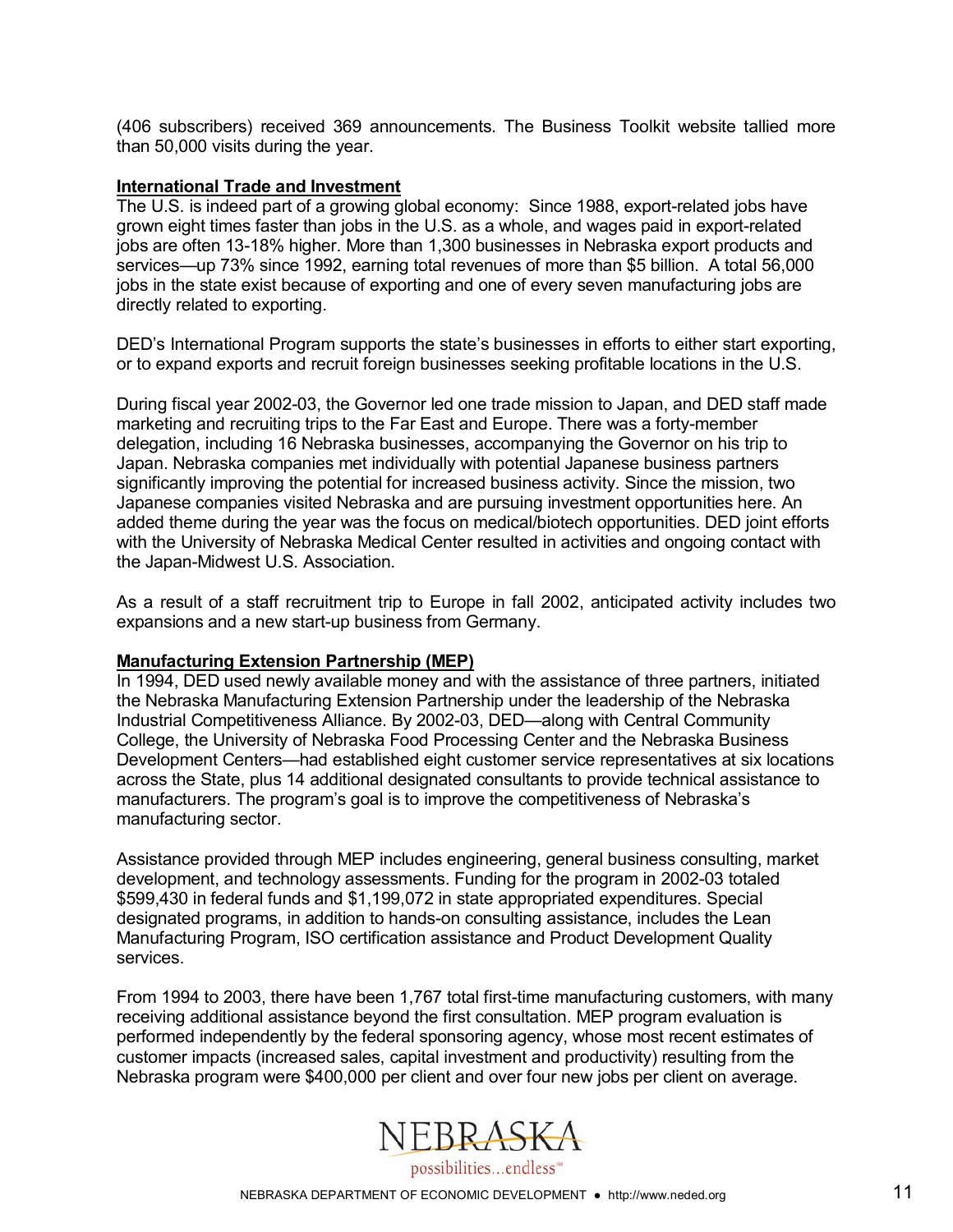The Edgerton Quality Award, sponsored by the MEP program in partnership with the Nebraska Diplomats and the Nebraska Section of the American Society of Quality, is modeled after the national Malcolm Baldrige Award program. It recognizes companies and organizations that achieve programs of continuous quality improvement. In 2002, the Edgerton Program recognized Airlite Plastics, Omaha; General Dynamics Armament & Technical Products, Lincoln; Hamilton Sundstrand, York; and Cloverlodge Care Center, St. Edwards.

#### **Customized Job Training**

The Customized Training Fund assists qualifying companies with training new employees who are hired as a result of a new location or expansion. This fund is a very integral source of assistance in preparing incentive proposals for companies comparing Nebraska locations with locations in other states. In 2002-03, the general appropriation for this program was reduced from \$1.6 million to \$600,000. Nonetheless, with carry-over funding still available, the program remained active.

During the 2002-03 fiscal year, DED entered into customized training contracts with 16 companies for a total \$1.19 million. These companies committed to hire and train a total of 915 new employees, with a weighted average hourly wage of \$9.79. This program has impacted every area of the state as witnessed by the contracted projects in Lincoln, Valentine, Blair, Fremont, Schuyler, McCook, Juniata, Omaha, South Sioux City, Beatrice and Ogallala.

#### **Targeted Industry Update**

In 2000, DED and several development partners in the State worked with the consulting firm Deloitte and Touche Fantus to study and identify industry targets for Nebraska's economic development focus. During the 2002-03 fiscal year, a process was initiated to update that study. Staff worked with the Nebraska Industrial Competitiveness Alliance (NICA), the Nebraska Diplomats and other development organizations and identified the following 10 industry cluster targets: Food & Kindred Products, Plastics, Heavy Machinery, Financial Services, Transportation & Logistics, Hospitality & Tourism, Information Services, Medical Devices, Business Services and Biopharmaceuticals. In addition to state-level targets, 10 substate regions were identified and preliminary target industries were suggested for each.

Implementation will involve additional location studies for each statewide industry (food processing and plastics industry studies have been initiated) and work with localities in each of the regions with a process to confirm or alter the preliminary regional targets.

#### **Film Office**

During 2002-03, the Film Office contracted with Economic Research Associates to study trends in the film and film-related industry and make recommendations about Nebraskaís involvement in promoting the industry. The study concluded that the State has a continuing role to play in the future success of film in Nebraska and that this industry really complements the Stateís effort to grow technology- and information-based industries. The principal recommendations were:

- Continue marketing the state as a location for film projects
- Work with indigenous companies, promoting their growth in Nebraska
- Encourage education and training programs to improve the film-making infrastructure
- Review the use of incentives to compete with other states

Three Nebraska-made films made news in 2002-03: "Full Ride" was shown on network

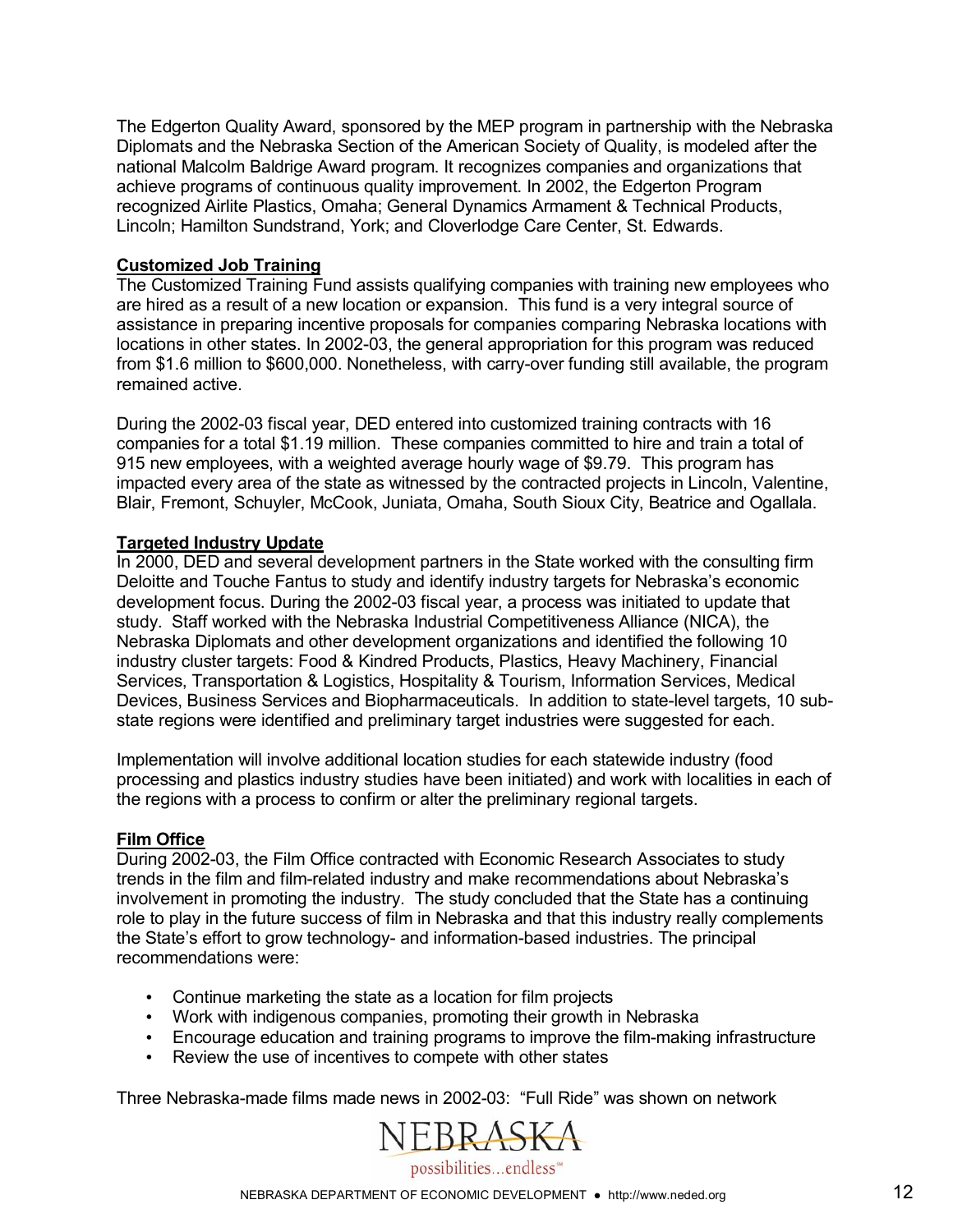television in August; "Tully" received several awards of excellence at film festivals during the year; and "About Schmidt" garnered several Golden Globe awards and Academy Award nominations.

#### **Surety Bond Assistance Program**

Beginning in 1997, DED contracted with Bonding & Technical Services to fulfill the legislative requirement to provide assistance to small businesses seeking bonding capability, which is required on many construction contracts. The program engages in outreach to small businesses needing this kind of service, exposes them to bidding opportunities, and provides support in the areas of engineering, architecture, accounting, finance, law and bond underwriting. Six other entities, in addition to the State of Nebraska through DED, provide financial support to the program.

Since the program's beginning, 309 clients have received assistance; 647 bond placements totaling nearly \$85 million have been made; \$75 million in contracts have been awarded to clients; and a sampling survey revealed an average per business revenue increase of \$1.6 million. Recent efforts have been made to extend service to other parts of the state since services have been primarily concentrated in the Omaha area. Most recent statistics reflect 109 active participants in the Omaha area; six in the Lincoln area; 41 in the 308-telephone area code region; and 55 in the 402 area code region.

#### **Nebraska Works Program**

The Nebraska Works program assists businesses, communities and regional partnerships with identifying workforce development needs and developing plans to address issues related to recruiting and retaining employees. During fiscal year 2002-03, a methodology was developed by staff to use in conducting local labor market surveys. Labor surveys were completed in five labor shed areas. Nebraska was also promoted and marketed as a State in which to live and work through the Nebraska Works website, mailings and publications—more than 8,000 Nebraska quality of life brochures were mailed to Nebraska employers for use in promotional packets.

### *TRAVEL AND TOURISM DIVISION*

Travel and tourism is one of the most steadily growing industries in the national and world economy. The same holds true for Nebraska. One indicator is that the 1% lodging tax, which represents the total funding for the Department's Travel and Tourism Division, has increased every year since its inception in 1981. In 2002, travelers spent more than \$2.83 billion in Nebraska on trips with overnight stays in paid accommodations and on day trips 100 or more miles from home. Given a travel spending multiplier of 2.7, the overall spending impact was more than \$7.6 billion. This also translated into 46,000 Nebraska jobs attributed to travel spending. Major attractions visited (with more than one million visitors each) were Omahaís Henry Doorly Zoo, Mahoney State Park, Omaha's Old Market, and Cabela's in Sidney. Lake McConaughy and Fremont Recreation Lakes were close behind.

The lodging tax has become recognized across the State as an important source for funds to assist in developing the travel industry and to finance activities that inform travelers about Nebraska attractions. Revenue to the State program was up during calendar year by 1.6% to \$2.64 million. In addition, 60 of the state's 93 counties impose a local lodging tax to fund

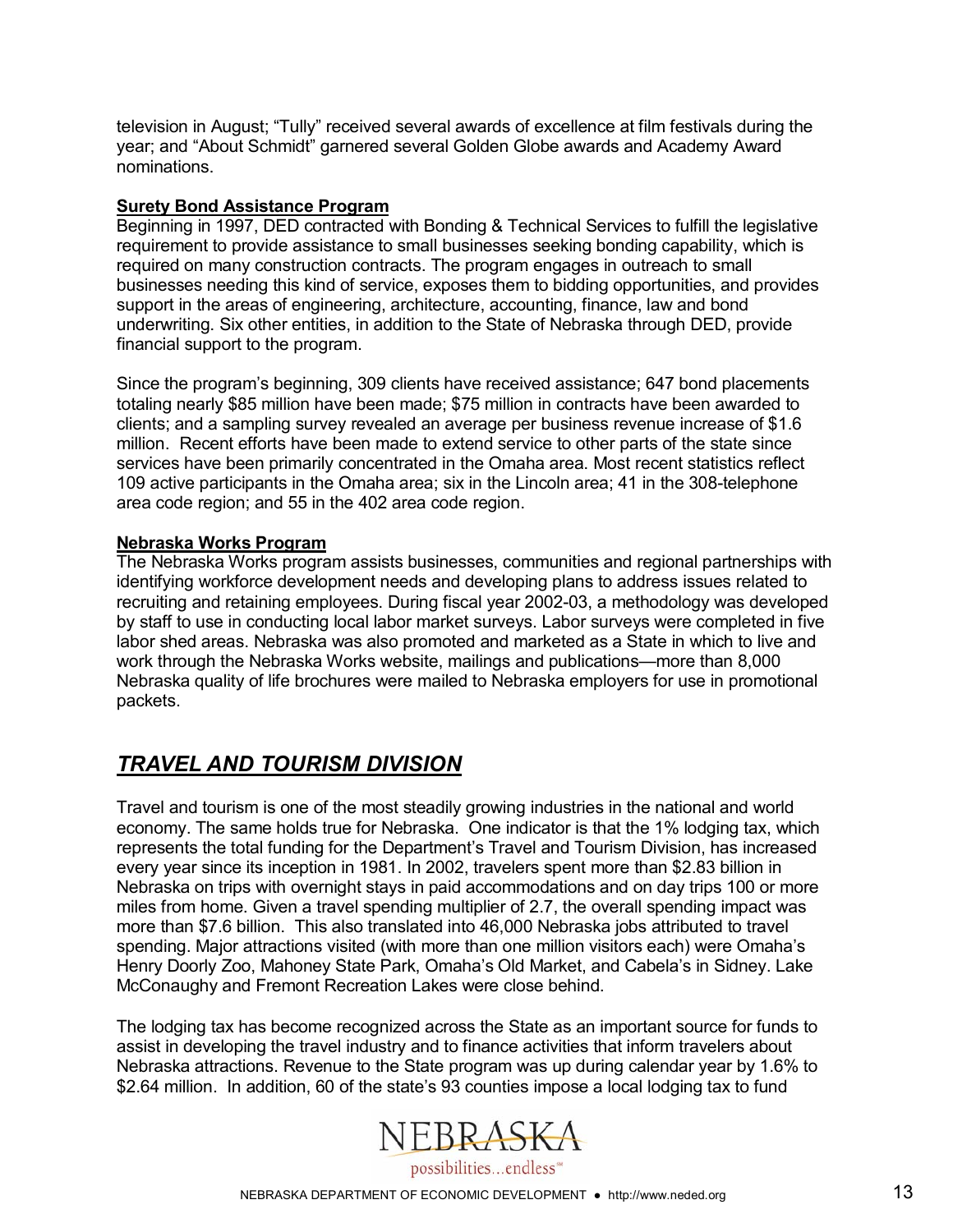tourism program expenditures, as do seven communities. County revenues from the tax in 2002 totaled \$6.73 million compared to \$6.57 million in 2001.

#### **Marketing to the Potential Traveler**

The major obligation of the Travel and Tourism Division is promoting the State's tourism assets to potential visitors. As a result of those activities, described below, 162,200 travel information mailings were made during the 2002-03 fiscal year.

Written Media Advertising—A significant part of marketing Nebraska to out-of-state travelers is accomplished through an annual media advertising campaign in publications with national and/ or regionally targeted readership. Heading into the 2003 warm-weather travel season, 60 ads, editorials and news stories were placed in 30 magazines, directories and web sites. Total readership for the publications that included *Better Homes & Gardens, Golf Digest, Ladies Home Journal, Good Housekeeping*, and *Midwest Living*, exceeds 94 million. Reader service responses from ad placements resulted in 53,045 travel information packets being mailed.

Travel Show Marketing—Additional contact with potential out-of-state travelers occurs at travel-related shows in numerous cities around the U.S. In 2002-03, DED staff and representatives from local and area travel programs attended trade shows in Chicago, Minneapolis, Denver, Cincinnati, Des Moines, the Quad Cities, Kansas City, Louisville, Indianapolis, and Wichita. At each, booth displays and handouts were provided to the public. The average attendance at each show ranged from 10,000 to 14,000.

Electronic Media Contacts—Internet contacts and telephone calls, in addition to response mailings from reader advertisements, represent additional components of contact from the traveling public. The divisionís website www.visitnebraska.org continues to grow as a tool for reaching the modern traveler. More than 650,000 user visits were made to the website during the 2002-03 fiscal year. That source, in addition to e-mail requests, resulted in 61,848 mailings of travel information. Phone calls to the travel and tourism 800 number resulted in 19,984 mailings.

Vacation Travel Guides–Approximately 40 travel guides greet travelers at visitor centers in rest stops, primarily along Interstate Highway 80. The information and cheerful assistance provided at the rest stops during the peak travel months has resulted in thousands of travelers staying just a bit longer during their visits to the State. The guides make more than 200,000 contacts each year. Not only do they influence travel decisions, they provide a very positive image for Nebraska.

#### **Working with Group Tour Operators and Travel Writers**

Group tour operators and travel writers are two travel industry groups that have a strong impact on the activities of the traveling public. The group tour industry packages and markets travel experiences to groups seeking such opportunities. DED staff works with tour operators to encourage tours to Nebraska and to plan itineraries for such package offerings. During the fiscal year, staff attended six group tour shows and marketplace events, interacting with operators about tour opportunities in Nebraska. Staff worked with 260 operators, resulting in 126 operator-sponsored tours to Nebraska.

Travel writers who write stories about Nebraska events, facilities or attractions, provide the state with additional opportunities for positive image making. Two travel writer events were attended and information provided to numerous writers. Perhaps the highlight of this effort was

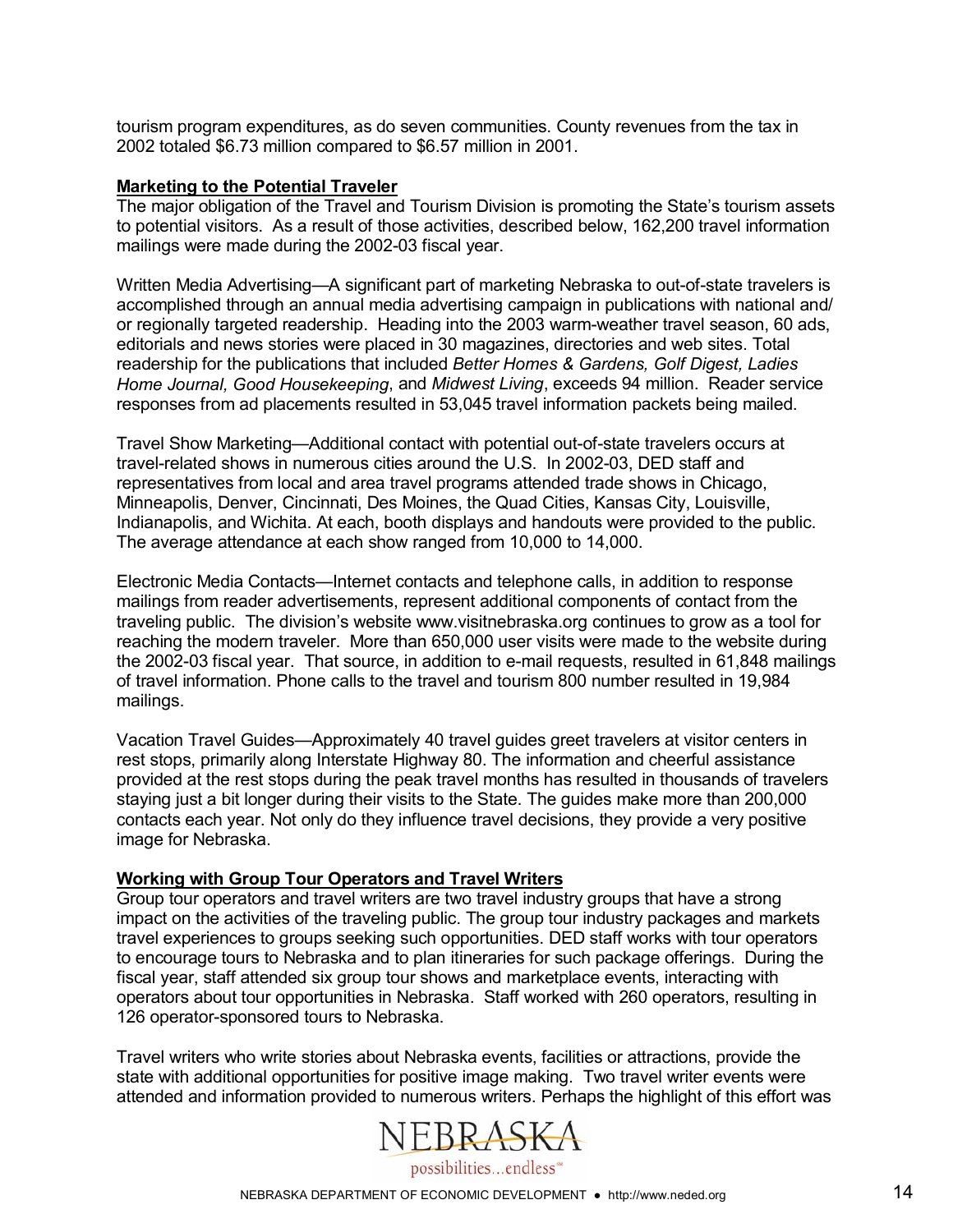three articles on Nebraska appearing in the *New York Times*. All told, the articles yielded exposure equivalent to more than \$1 million in advertising.

#### **Marketing Grants**

Nebraska communities and areas engaged in tourism promotion activities are encouraged to submit applications for funding assistance on promotion efforts. This popular annual program provides grants from \$2,000-10,000 to nonprofit organizations, governmental entities and forprofit businesses to market events, regional promotions and general marketing. During the 2003 travel season, 33 grants were issued out of 105 applications, for a total of \$131,338.

#### **Travel Industry Development Plan**

An update of the Travel Industry Development Plan was initiated in 2002-03. To insure ample opportunity for public comment and input from travel organizations in the State, 12 public meetings were held at various Nebraska locations, followed by focus group sessions at eight locations. The plan, which should be completed by spring 2004, will contain recommendations for industry development and promotion statewide, and provide sub-state regional benchmark development projects for consideration.

#### **Lewis & Clark Bicentennial Commission**

The Lewis and Clark Bicentennial Commission was created by the Nebraska Legislature in 2001 to help prepare Nebraska and its communities for events anticipated beginning in 2004. Such events are being planned particularly for the July-September, 2004 period, marking the time of the year when the Lewis and Clark Expedition journeyed up the Nebraska portion of the Missouri River in 1804. The most notable event, among many others, will be one of only 15 "signature" events being held nationwide. It will be held in Omaha and at Fort Atkinson State Park, outside Fort Calhoun, from July 31 through August 3, and will commemorate the "First Tribal Councilî meeting between Lewis and Clark and American Indians. Among other notable activities are the interpretive visitor center under construction in Nebraska City and special observations planned in communities along the Missouri River.

### **V. FUTURE DIRECTIONS**

Opportunities in the future will relate substantially to the expansion of the information economy and growing investment in technology. Our programs will remain flexible and adjust to take advantage of opportunities that arise in the changing world economy. We will also emphasize the importance of value-added agriculture. Finally, at the center of all development will be the strength of Nebraskaís communities and regions. One conclusion that can be made is that the economic development challenges for Nebraska will not become easier.



NEBRASKA DEPARTMENT OF ECONOMIC DEVELOPMENT ● http://www.neded.org